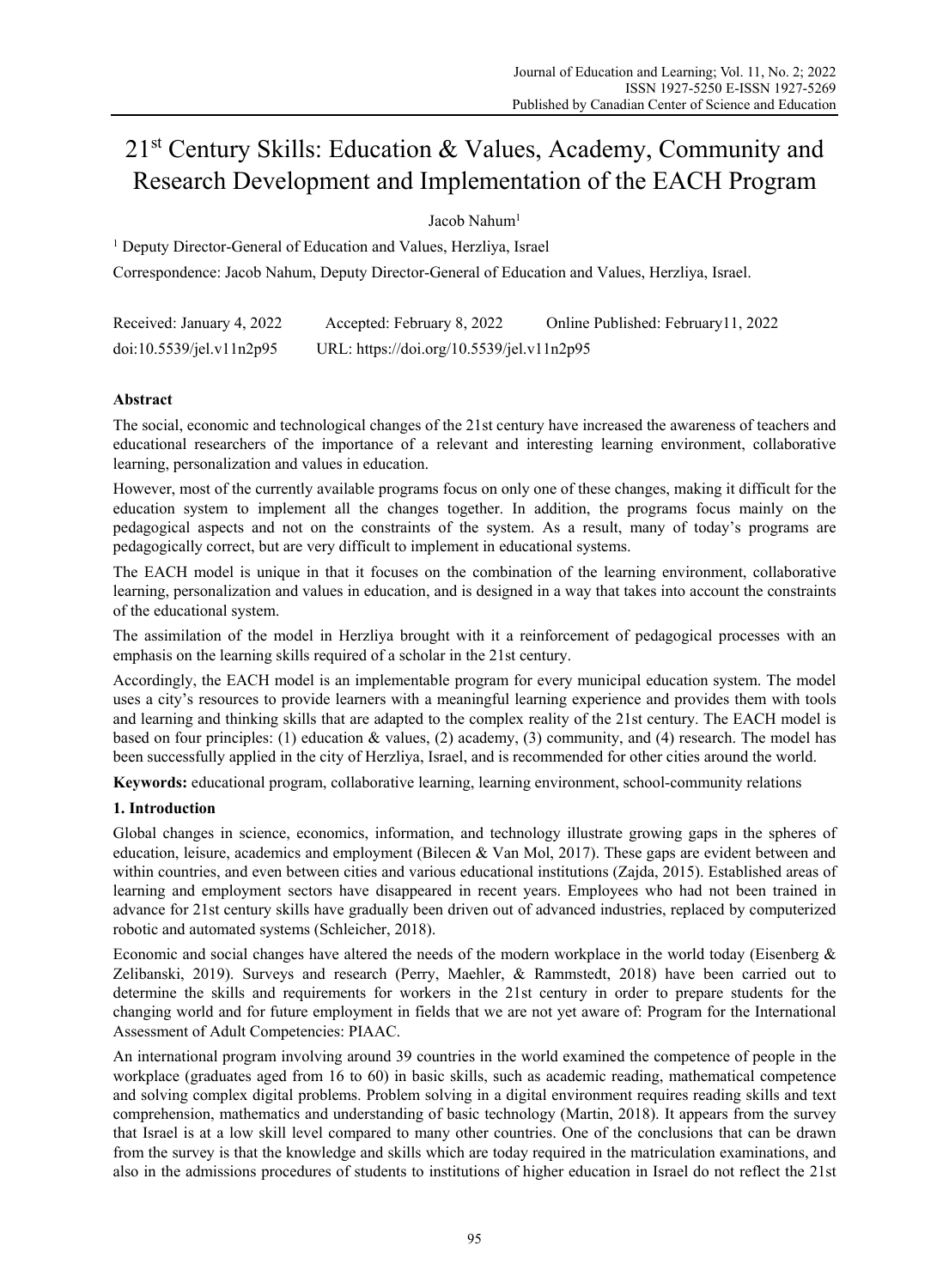century skills which are required (Eisenberg & Zelibanski, 2019).

The needed skills vary in purpose, but the education system will no longer be required to focus on memory-based knowledge, since that knowledge is available to everyone via the Internet (Schleicher, 2010). Many researchers view the new age with great uncertainty. Hence, the children who are now in the education system will need to adapt to this new world (Prensky, 2012). Research (Griffin & Care, 2014; OECD, 2018) highlights the fact that in order to acquire the skills of the 21st century, the emphasis must be on the acquisition of knowledge and extensive interdisciplinary skills; epistemic knowledge, cognitive, meta-cognitive, social, emotional and practical competencies, as well as values and social global norms. For each of these aspects, adaptations in the milieu surrounding the students - the education system, the parents, their peers and the community to which the children belong - will be required.

The lack of training and readiness of students for the skills of the 21st century has been and will be one of the main factors creating inequality between different populations within developed countries. The education systems and the higher education institutions are not prepared for, nor adapted to, the changes occurring in the 21st century. Inadequate education and changing employment policies are creating growing gaps in per capita income, thus further extending social polarization within and among countries (Muñoz de Bustillo, Sarkar, Sebastián, & Antón, 2018). One of the main objectives of educational systems around the world, regardless of their social, cultural and ethnic affiliation, is ultimately to produce graduates who are mature and ready for future learning and employment fields, even though some of these are still unknown (Schwippert & Wendt, 2017).

Education systems in Israel and around the world are attempting to assimilate various pedagogic programs, with the goal of adapting these systems to the skills required in the 21st century (Häkkinen et al., 2017; Nir, Ben-David, Bogler, Inbar, & Zohar, 2016). "Active Teaching and Learning", "Collaborative Learning", "Dialogue Learning", "Research Learning", "Individual Learning", and "Multiple Intelligences" are only a few of the attempts to diversify and enrich teaching styles, teaching methods as well as thinking and learning skills. These changes are needed to encourage curiosity, critical and creative thinking, independent learning, knowledge acquisition and finding solutions to complex problems (Kivunja, 2015; Loyens & Rikers, 2011). Unfortunately, these changes are integrated in only a few educational institutions, and when integrated, it is only to a small extent. The result is that many educational institutions retain approaches that are incompatible with 21st century needs (Han, Yalvac, Capraro, & Capraro, 2015; Laursen, Hassi, & Hough, 2016).

The EACH program was developed to meet these challenges. The purpose of EACH is to adjust education to meet 21st century demands, as well as 21st century students. This will accord cities that adopt the program systemic and structured integration, rather than partial and sporadic integration, which has characterized innovative pedagogies so far. The purpose of this article is to present the principles of the EACH program and to describe its implementation in the city of Herzliya in Israel. The article will first present the theoretical background from which the EACH program was developed and the pedagogical framework on which it is based. Next, the article will outline the four principles of the model (EACH: Education & Values, Academia, Community and Research). Finally, the implementation of the program in Herzliya will be described. The article will, then, present conclusions arising from the development and implementation of the program.

## **2. Theoretical Background**

## *2.1 Learner's Achievement Goals and the Importance of the Learning Environment*

Achievement goals are cognitive presentations of the future that guide the behavior of an individual prior to a situation that the individual wishes to achieve or avoid. With respect to learning, the achievement goals are typically to succeed in a learning task, or to avoid failing it (Ranellucci, Hall, & Goetz, 2015). The achievement goals are created as a result of the connections between the learner's beliefs and his emotional feelings in regard to the nature and content of the tasks imposed on him. The learner's attitude toward the achievement goals is influenced by the nature of the tasks assigned and the quality of the learning process (Kaplan & Yahia, 2017) and, accordingly, such is the extent of cognitive effort they will make throughout the learning process (Ballard, Farrell, & Neal, 2018).

According to the Goal Orientation Theory, the achievement goal is the result of motivation towards achievement, and, in this case, a learning achievement (Chadwick & Raver, 2015). According to the Self-Determination Theory, the achievement goal can lead to two types of behavior, choice or dictation (Ryan & Deci, 2008). When the behavior is driven by choice, one is internally motivated to perform the task out of satisfaction of completing the challenge within task. On the other hand, when the behavior is dictated, the individual is driven by external factors, and this motivation is solely to perform the task and not due to the interest or challenge involved in it (Cook & Artino, 2016).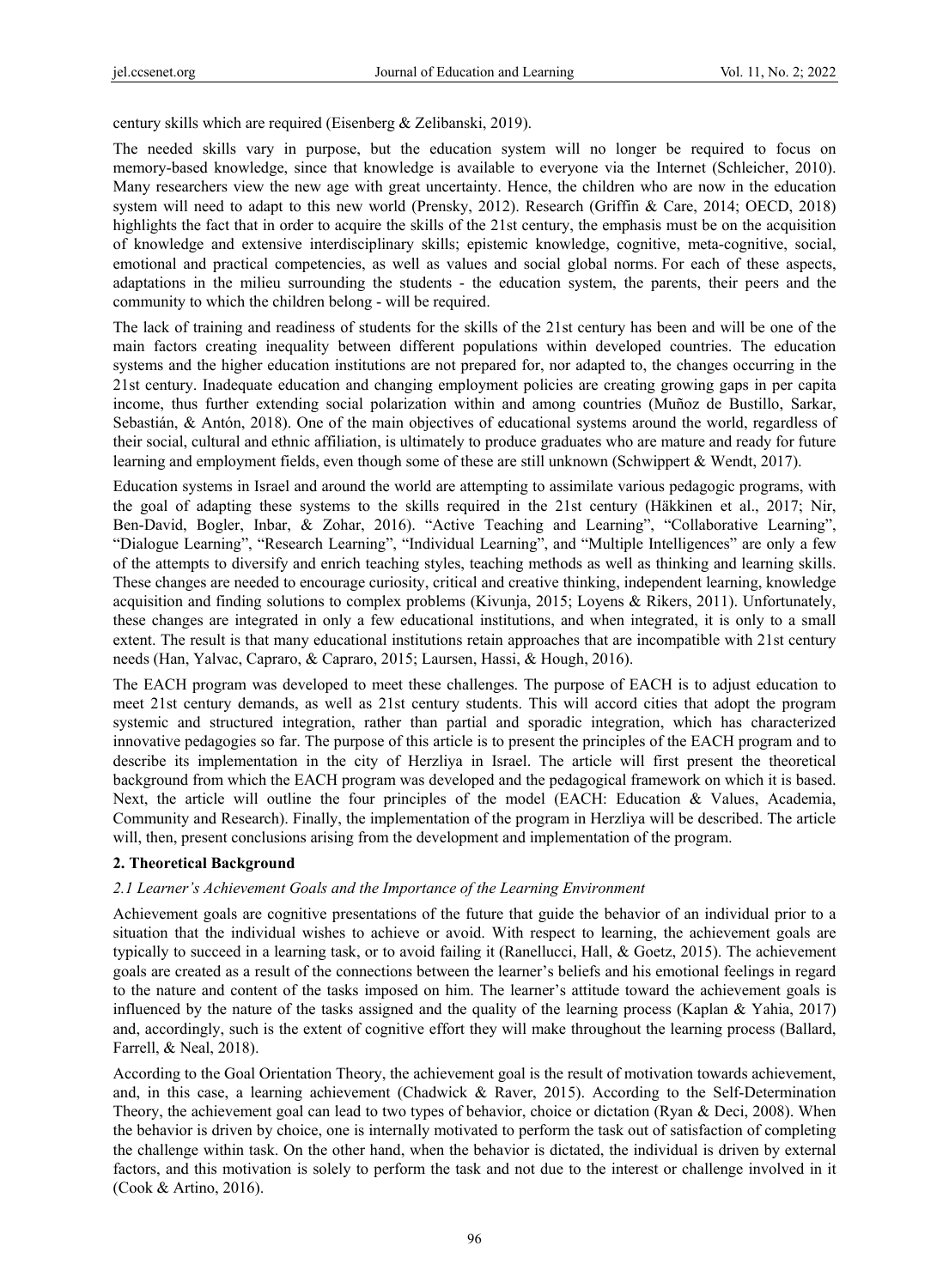The students set achievement goals that are influenced by the content to which they are exposed, and this varies according to their level of interest and curiosity. Students who are internally motivated display their abilities not only in order to demonstrate them, but mainly, to shape the learning process itself. Actions such as setting goals, presenting compelling arguments, choosing an action strategy, integrating information, planning, developing relevant discussion, and building a process to evaluate the final product are not only intended to demonstrate the progress in learning, but also serve the learner throughout the learning process (Ranellucci, Hall, & Goetz, 2015). Thus, the learning process is reflected in the strategy and goals of achievement that the students set for the task (McCardle, Webster, Haffey, & Hadwin, 2017).

When constructing a task to be assigned to students, the motivation is influenced by the connection between the content and the learning environments in which intellectual, social and cultural learning processes occur. The relationship between the content and the learning environment directly affects the students' motivation and achievement goals (Korucu & Cakir, 2018; McCaslin & Hickey, 2001). Pedagogically adapted learning environments influence how students link the achievement goals to their action strategies (Pintrich, 2000). Therefore, the learning environment is very important in order to develop achievement goals that will lead to internally motivated learning (Perez, 2017).

Although the research world understands the importance of the learning environment and its impact on students' motivation, still, most learning processes take place in classroom settings (Zaragoza & Fraser, 2017). The students in a classroom setting are cut off from any real connection with the local and global environment. In most cases, the curriculum is fixed and any slight interaction with external changes does not directly reach the students unmediated (Pilot, Taconis, & Den Brok, 2016). Studies that include interviews with students and teachers found that both students and teachers mentioned the contribution of learning outside the traditional classroom as being intriguing and relevant (Lai, Yeung, & Hu, 2016; Yunker, Orion, & Lernau, 2011). In addition, global and regional collaborative learning among students from different schools greatly increased students' motivation, relative to students in traditional learning settings (Harashima, Rawson, Kanda, Yamauchi, & Sato, 2015).

## *2.2 The Importance of Personalization in Education*

The structure of the classroom and the physical and pedagogical natures of learning environments in schools has remained unchanged for a very long time (Carnoy, 2000). The goal of schools was to equip students with basic skills suitable for the era of the Industrial Revolution, and it has remained so for all students, regardless of their individual needs (Gomez, 2016). In recent years, innovative learning centers have been established within schools, but they do not necessarily indicate significant changes in the perception of teaching processes. The teaching processes have not been aimed towards 21st century skills, nor did they consider the individual needs of students (Peña-López, 2017). In order to promote meaningful learning, the school must adapt itself to the needs and abilities of the students - not the other way around (Gardner & Hatch, 1989; McClellan, 2006).

The situation in which students have to adjust to the teaching method used in the educational institutions is not consistent with the understanding that students have different characteristics, each with their own personal culture, personality, cognitive competency, motivation and learning skills (Freedman, 2015). This gap strengthens the need to develop innovative teaching processes that are suited to the students. Educational personalization is expressed in the student's ability to adjust the learning to his needs, abilities, preferences and interests (Colquitt, Pritchard, Johnson, & McCollum, 2017).

Personalization is an approach adopted from the world of technology, in Internet search engines and service-providing fields, such as medicine, transportation, fashion, etc. Educational personalization is implemented in teaching methods which are particularly adjusted towards the needs of students, including: individual learning, group learning, collaborative learning, and virtual learning (Zhao, Tavangar, McCarren, Rshaid, & Tucker, 2015). Because educational personalization meets students' needs and preferences, it contributes to their academic achievements, but it also improves their learning experience and thus promotes learning out of interest and internal motivation (Doucet, 2018).

## **3. The EACH Model**

Based on the theoretical background presented, the EACH model was developed taking into account the importance of the learning environment, collaborative learning of students from different schools, and personalization in education. Due to the difficulties in implementing innovative educational models, the EACH model was developed to confront the practical constraints of the educational system. In order to develop a viable model, not just a successful theoretical model, this innovative solution incorporated the three pedagogic goals (a relevant and interesting learning environment, collaborative learning across schools, and personalization),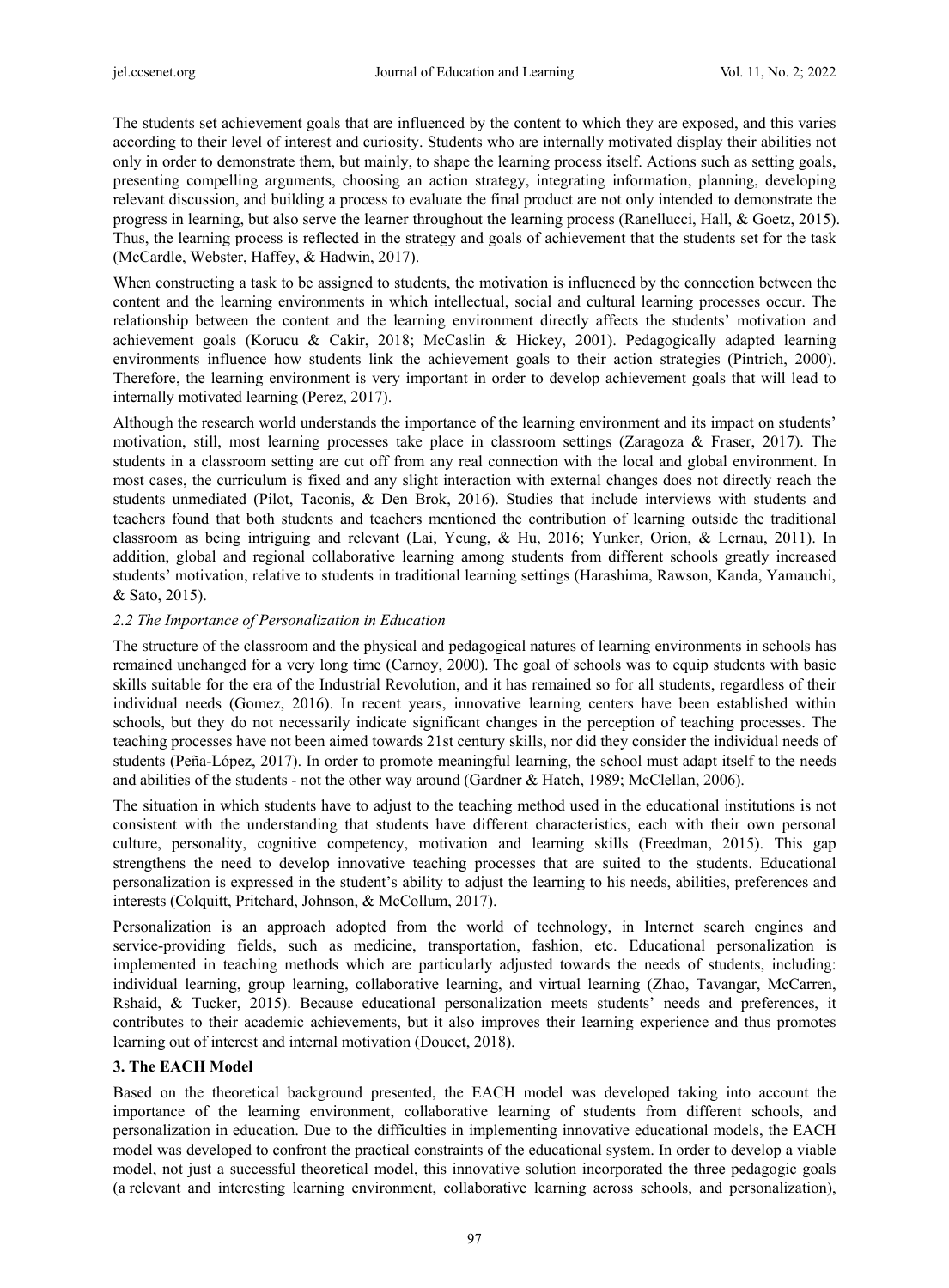which could be achieved by one major systemic change.

EACH is an appropriate pedagogical model structured into the learning processes. The model presents a holistic approach that utilizes the formal and informal resources of a city and combines them with content experts from the community, academia and research industries. The model is aimed at developing personal empowerment, social mobility and multi-age collaborative learning, and allows autonomy in selecting the fields of knowledge, according to interest, challenge, and curiosity within formal and informal learning environments throughout the city.

This kind of learning is achieved no longer by confining the education to the school's premises, but by allowing it to expand throughout the city. The idea is to transfer the studies of a certain discipline from the school in which the student is enrolled to another school within the same city. Each school specializes in specific disciplines and serves students from various schools. This change requires system-wide coordination of the days in which the major subjects are taught, throughout the entire city. The students continue to study core disciplines in the schools to which they are enrolled while also studying in alternative study centers around the city (academic institutions, industrial and high-tech companies, and more).

The transition from the concept of autonomy within the boundaries of a school to autonomy within the area of a city encourages self-learning and collaborative learning according to the relevance and the interests of the students themselves. This process occurs by using available information while incorporating authentic, cognitive and metacognitive, personal and interpersonal, sensory and motor aspects, as well as a social-ethical aspect that contributes meaning and relevance among the educational, cultural and community institutions.

The EACH model enables practical experiential, problem-based, project-based, collaborative and mutual learning through joint presentation, sharing and building knowledge among students, as well as building joint community projects that are practical and relevant to their world. One of the main factors that increases students' internal motivation is the degree of freedom and autonomy given to students in planning, thinking, and collecting data, in a way that is different than the immutable, structured, traditional learning processes (Lawlor, Marshall, & Tangney, & Butler-Songer, 2000).

The EACH model enables synergy between group members which promotes the development of ideas and fruitful learning. It also encourages entrepreneurship and independent initiatives among students, schools, informal cultural institutions and content experts from within the community, research and academia. Therefore, learning processes based on the principles of the EACH model are an essential requirement in a society that desires to assimilate educational, social, economic and technological changes. The challenge that EACH takes upon itself is to create learning processes that link individual and autonomous learning to an environment that encourages collaborative learning, information and resource utilization throughout a city. For this purpose, the model is based on a combination of key principles that are integrated throughout the learning processes and are relevant for all areas of knowledge and all age groups in educational institutions: (1) education and values, (2) academy, (3) community and (4) research.

## **4. The Four Principles of the EACH Model**

#### *4.1 Education & Values*

The principle of values education is integrated into all fields of knowledge, through learning processes that involve ethical and moral dilemmas and issues that are linked to the learning process and the curriculum. Discussions are held that involve ethical, educational and moral issues that are part of and relevant to the students' world. This social context is very important in the learning process because most learning involves maintaining relationships between people (Hanko, 2016). Social context reinforces the inter-relationship between the teacher and the students and among the students themselves. The social context enables teachers to identify, in a timely manner, the connection between the areas of knowledge studied and practical dilemmas and issues regarding ethical, social, and moral topics within the public agenda. This is done in order to consistently preserve the balance between raising ethical, social and moral issues and the processes of thinking, knowledge and information conveyed to students.

In order for each stage to deal with ethical and moral questions within a setting that enables learning, the teachers must always convey ethical messages and allow students to express their views regarding ethical, current and relevant issues (Franck & Osbeck, 2018). Thus, according to the Education & Values Principle, student involvement will be maintained by expressing views in discussion groups, in role-playing and in simulations that link a specific subject to the ethical content. At the same time, an in-depth educational process is carried out, in order to cultivate an influential adult in society, with a sense of responsibility and social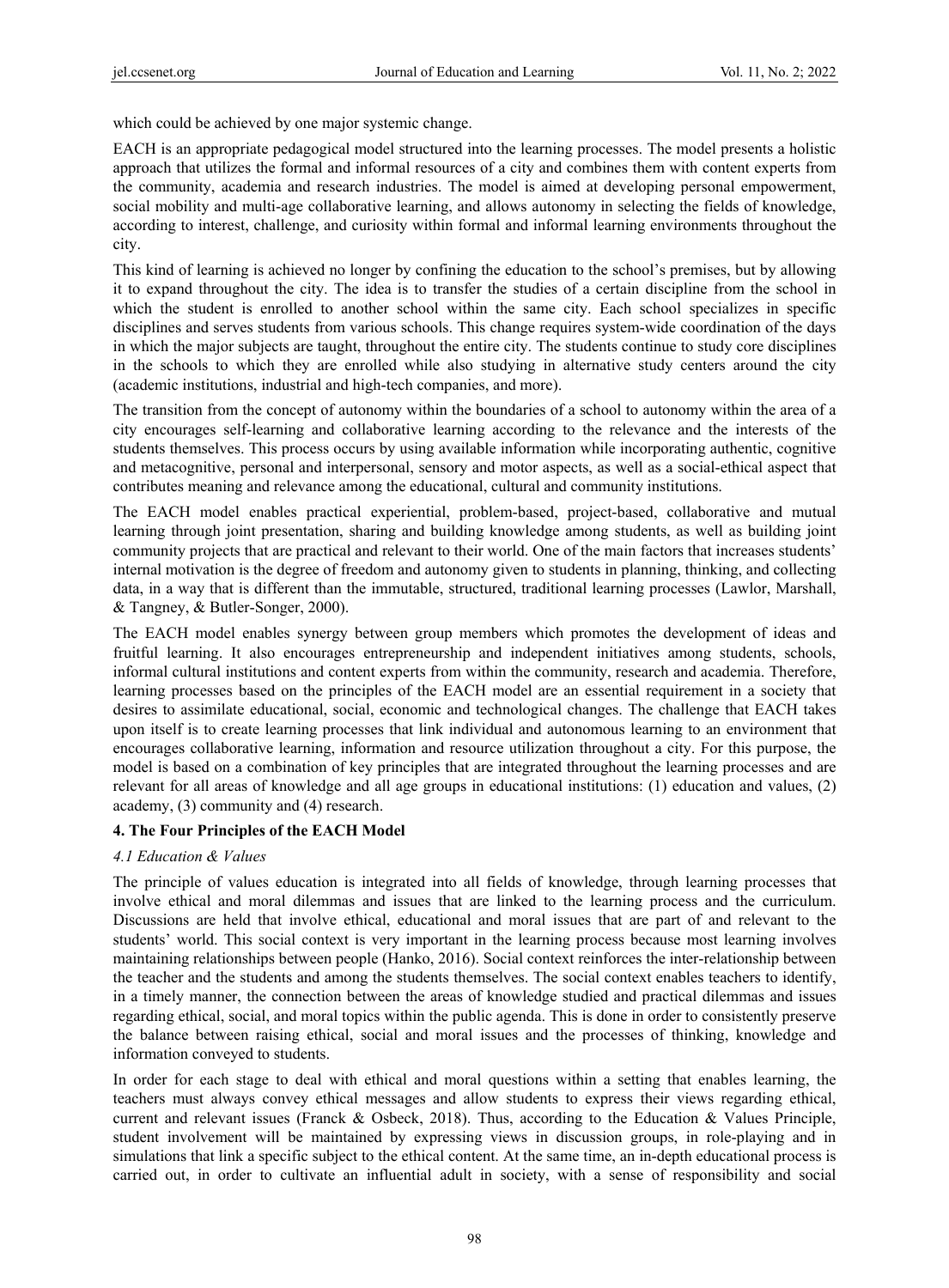belonging.

### *4.2 Academy*

The Academic Interdisciplinary Principle is carried out by building processes that acquire knowledge by investigating authentic, rich and relevant problems in different areas of knowledge and research. The learning processes are created through research, reading and thinking projects, which are led and guided by knowledge experts from the community, academia and research industries, as well as by teachers from the school. Skills, such as scientific reading, critical thinking, and academic literacy in the early days of school may enhance students' self-efficacy and motivation in future cognitive tasks, during their academic studies and throughout their lives (Rosman, Peter, Mayer, & Krampen, 2018).

In order to develop academic literacy and critical thinking, students are exposed to and read different types of articles, such as:

- Literature surveys: meta-analysis and article review;
- Theoretical articles that include presentation of the background on a topic (current or historical information), presentation of the idea, the theory, discussion, application, conclusions and summary;
- Research articles that include theoretical background, research question, research method, findings, discussion of findings, conclusions and summary;
- Case studies that include background presentation of the main topic, case presentation, discussion and conclusions;
- Essays and position papers which present a personal opinion, subjective, but based on research, regarding a particular topic.

Experience with various academic and research articles and their exposure to global innovation in a variety of research fields assist the students in learning and analyzing various types of articles and enhance their capabilities during their academic studies.

#### *4.3 Community*

The Community Principle is a normative basis for creating social integration and achieving the sense of belonging to the group, to the environment and to the community. Relations between the community and educational institutions reinforce school students' social and personal values, enhance their civic identity, improve self-confidence and interpersonal communication, encourage acceptance of responsibility, planning and creativity in solving complex problems, and more (Epstein et al., 2018). According to the Community Principle in EACH, social-community interaction will be part of the curriculum structure and will be integrated in the learning processes of all areas of knowledge. The Community Principle is implemented through the acquisition of knowledge that is realized through development of joint ventures between the community and the school students, in order to create continuous mutual influence points between the community and the schools, as well as through cooperation between the schools and academic institutions, high-tech companies and research centers throughout the city.

## *4.4 High-Tech and Inquiry-Based Learning*

The High-Tech and Inquiry-Based Learning Principle in the EACH model bases learning on research, in order to promote ways of understanding and thinking that involve curiosity and intellectual challenge, asking questions and solving complex problems. Inquiry-based learning processes enable coping with relevant challenges in a variety of areas of knowledge, problem-based learning, and higher-order-thinking (Hwang, Chiu, & Chen, 2015). The inquiry processes include the formulation of hypotheses, collection of information, analysis of data, construction of arguments based on facts, acquisition of results of experiments and studies, and drawing conclusions. The final product of the inquiry process is an academic seminar paper, which consists of an introduction, research question, literature survey, methodology, data collection, findings, data processing, analysis, conclusions and summary. The inquiry processes are adapted to the different age groups and change according to the subject.

The inquiry processes include observation and documentation outside the school premises in various research fields and in high-tech companies' research centers around the city. The inquiry processes are facilitated by teachers from the school, as well as by researchers from academia and high-tech companies. This also enables learning interaction between the research facilitators and the students and among the students themselves. Students learn to identify the underlying assumptions of arguments, search for answers to problems, ask complex questions, and develop thinking skills while constructing higher-order knowledge. The integration of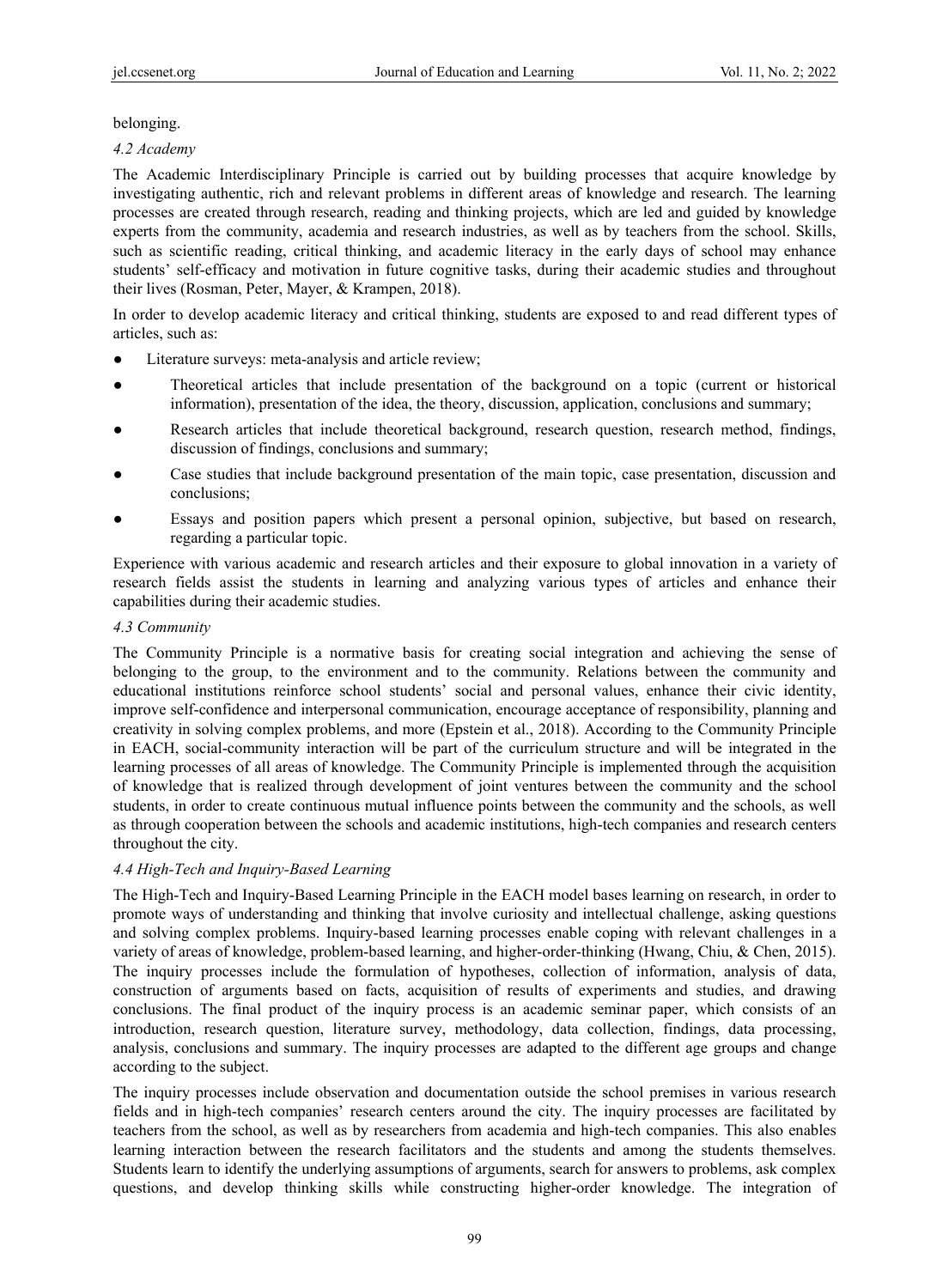higher-order thinking into the school curriculum increases students' intelligence (Hwang et al., 2015) and assists students to maintain the way of thinking and the analysis processes of complex high-order problems, such as: important and unimportant differentiation skills, organization and mapping of information and knowledge, searching for causes of phenomena, comparing phenomena, drawing conclusions, discovering diverse points of view, finding proof, justifications and arguments for various arguments, creating problem-solving processes and intelligent use of metaphors and analogies.

## **5. Implementation of the EACH Model in Herzliya**

The Herzliya municipality was the first municipality to fully implement the EACH program. The goal was to provide students with study tools; learning and thinking skills compatible with the complex reality of the 21st century in order to promote equal opportunities in education and to provide all students with independence, entrepreneurship, freedom of choice and the possibility for higher education as adults. This was a holistic city-wide model.

The program was implemented in collaboration with many people; the mayor and the heads of the city's education department, school principals, teachers, parent representatives, the municipal youth council, student council representatives, the Ministry of Education and higher education institutions as well as experts from academia and research industries. This broad collaboration aimed to recruit the various stakeholders in order to successfully implement the program successfully.

Implementation of the program required changes in the municipal education system on three main levels. On the logistical level, the days for studying majors were coordinated between the schools in the city. This allowed students to study their majors in other schools, not necessarily in the school in which they were enrolled. This change also created multi-age learning groups and it allowed students to pursue their areas of interest. On the personnel level, the program integrated experts (mentors) from the community, academia and research industries, as well as parents specializing in relevant fields, into all the learning processes in the schools. At the pedagogical-content level, emphasis was placed on virtual learning processes alongside frontal teaching, as well as developing the students' research and environmental skills, including outdoor activities in nature. In addition, learning was adjusted according to the EACH principles, and thereby emphasized social issues by developing informal communities of students, parents and educators, who developed valuable initiatives for community needs.

The disciplines currently incorporated in the program are: diplomacy and international communication, law and criminology/psychology, biotechnology, Russian for Russian speakers, French, research physics, design arts, satellites and space, the Middle East and Islam and ICT (information and communication technologies).

As a result of the program, junior high and high school students were able to take classes in other schools throughout the city, regardless of registration areas. The program also allowed high school students to complete their matriculation exams ahead of time in order to continue on to higher education. Student autonomy was increased by allowing selection of subjects that were not taught at school. In addition, learning was enriched by mentors from academia and industry, as well as learning in a research environment.

We saw from feedback that the level of the students' curiosity and motivation had increased significantly. There was also a significant change in the teaching concept among teaching staff. Teaching had become interesting, diverse, creative and relevant to the world of students.

The students who participated in the EACH program testified in a survey that they felt that they had greatly improved their ability to be a learner who plans his work, prioritizes processes, plans time efficiently, conducts research processes from diverse information sources, edits information collected and utilizes digital tools, etc. Moreover, the EACH model and the community it leads brought about an in-depth process of learning and research in teams, with collaborative learning, peer learning and peer feedback.

#### **6. Conclusions**

The EACH method is an innovative pedagogical system that was applied throughout the city and combined four main principles. The principles are structured into the teaching process, in all disciplines and for all age groups, from early childhood through high school. The program combines contemporary issues relevant to the students' world, from the social, community, academia and research worlds. The principles of EACH are consistently and moderately integrated into the learning program. The achievements were evaluated by methods compatible with 21st century skills. Complex pedagogic processes, along with EACH initiatives combine knowledge and interest with educational, community, academic and research values, and are ultimately aimed at developing the city's social, communal and scientific initiatives. The model enables personalization throughout the city, whether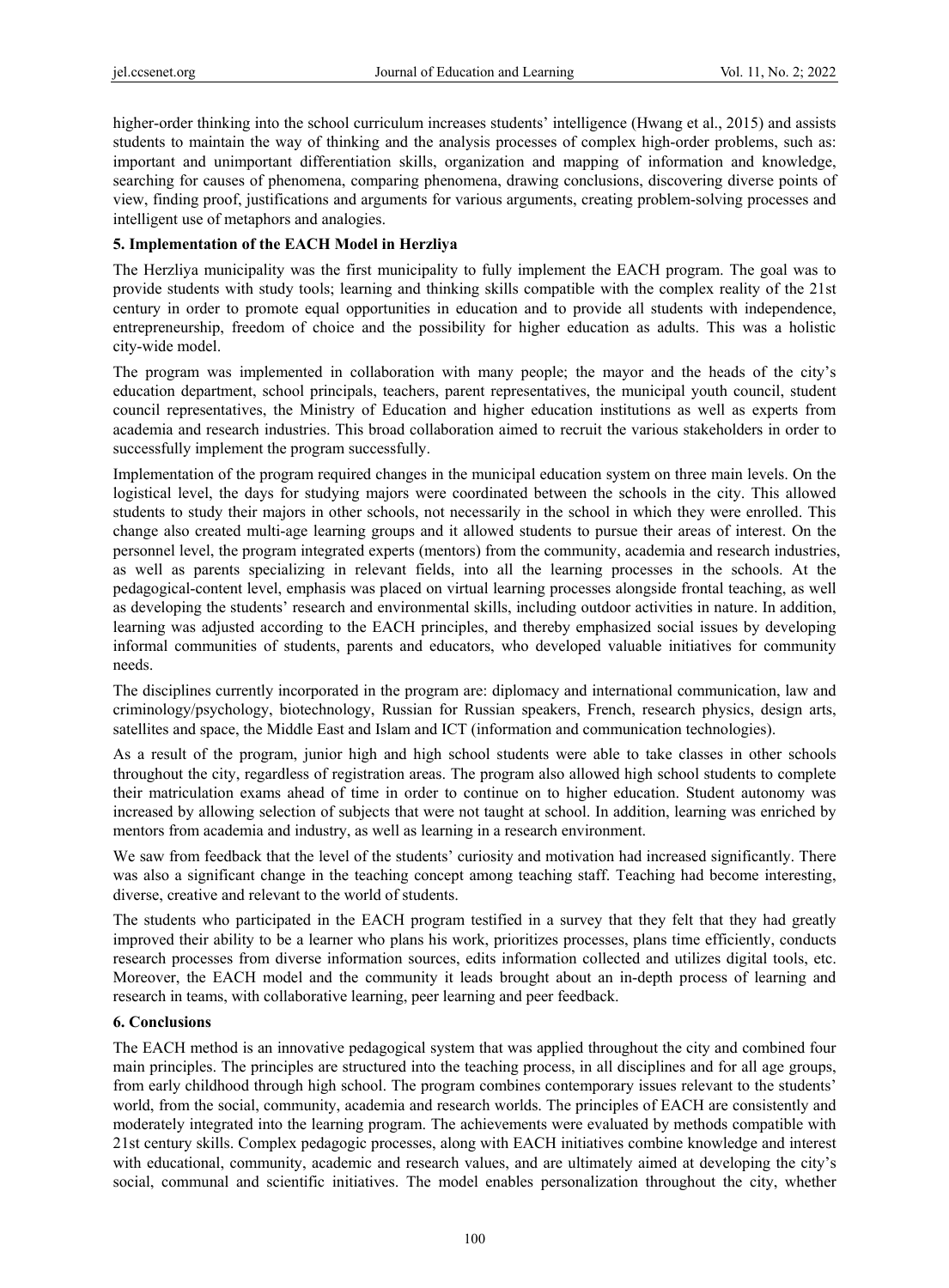formal or informal, in order to create social mobility, multi-age collaborative learning, autonomy in selecting subjects according to interest, challenge and curiosity, personal empowerment and lifelong learning.

The assimilation of the model in Herzliya brought with it a deepening of pedagogical processes with an emphasis on the learning skills required of a scholar in the 21st century. In all the schools in the city and in all age groups, from kindergartens to high schools, and in all disciplines, a culture of learning and teaching directed entirely to 21st-century skills was created. The teams of educators developed creative teaching units adapted to the EACH model that are based on the four principles of EACH - values, academia, community and research.

The EACH model combined the main trends of innovative pedagogy: a relevant and interesting learning environment, collaborative learning across schools, and personalization - combined together, rather than in segments. This is in order to enable implementation in practice in every city. Any educational system that seeks to adjust itself to the changes taking place in the world in the fields of science, technology, community, and academic research in the 21st century should use the EACH model.

#### **References**

- Ballard, T., Farrell, S., & Neal, A. (2018). Quantifying the psychological value of goal achievement. *Psychonomic Bulletin & Review*, *25*(3), 1184−1192. https://doi.org/10.3758/s13423-017-1329-1
- Bilecen, B., & Van Mol, C. (2017). International Academic Mobility and Inequalities. *Journal of Ethnic and Migration Studies*, *43*(8), 1241−1255. https://doi.org/10.1080/1369183X.2017.1300225
- Carnoy, M. (2000). Globalization and educational reform. In N. P. Stromquist & K. Monkman (Eds.), *Globalization and education: Integration and contestation across cultures* (pp. 43−61). Oxford: Rowman and Littlefield Publishers.
- Chadwick, I. C., & Raver, J. L. (2015). Motivating organizations to learn: Goal orientation and its influence on organizational learning. *Journal of Management*, *41*(3), 957−986. https://doi.org/10.1177/0149206312443558
- Colquitt, G., Pritchard, T., Johnson, C., & McCollum, S. (2017). Differentiating Instruction in Physical Education: Personalization of Learning. *Journal of Physical Education, Recreation & Dance*, *88*(7), 44−50. https://doi.org/10.1080/07303084.2017.1340205
- Cook, D. A., & Artino, A. R. (2016). Motivation to learn: An overview of contemporary theories. *Medical Education*, *50*(10), 997−1014. https://doi.org/10.1111/medu.13074
- Doucet, A. (2018). Contextualizing Personalization in Education. In A. Doucet, J. Evers, E. Guerra, N. Lopez, M. Soskil & K. Timmers (Eds.), *Teaching in the Fourth Industrial Revolution: Standing at the Precipice* (pp. 89−105). London: Routledge. https://doi.org/10.4324/9781351035866-7
- Eisenberg, & Zelibanski. (2019). *Adaptation of the education system to the 21st century*. Center for Governance and Economics.
- Epstein, J. L., Sanders, M. G., Sheldon, S. B., Simon, B. S., Salinas, K. C., Jansorn, N. R., & Hutchins, D. J. (2018). *School, family, and community partnerships: Your handbook for action*. Thousand Oaks: Corwin Press. https://doi.org/10.1002/9781119083054.ch26
- Franck, O., & Osbeck, C. (2018). Challenging the concept of ethical literacy within Education for Sustainable Development (ESD): Storytelling as a method within sustainability didactics. *Education*, *46*(2), 133−142. https://doi.org/10.1080/03004279.2016.1201690
- Freedman, R. (2015). *Enhanced possibilities for teaching and learning: A whole school approach to incorporating multiple intelligences and differentiated instruction*. Toronto: University of Toronto.
- Gardner, H., & Hatch, T. (1989). Educational implications of the theory of multiple intelligences. *Educational Researcher*, *18*(8), 4−10. https://doi.org/10.3102/0013189X018008004
- Gomez, F. C. (2016). Rethinking education in the age of technology: The digital revolution and schooling in America. *Quarterly Review of Distance Education*, *17*(2), 51−56.
- Griffin, P., & Esther, C. (eds.). (2014). *Assessment and Teaching of 21st Century Skills: Methods and Approach*. Dordrecht: Springer. https://doi.org/10.1007/978-94-017-9395-7
- Häkkinen, P., Järvelä, S., Mäkitalo-Siegl, K., Ahonen, A., Näykki, P., & Valtonen, T. (2017). Preparing teacher-students for twenty-first-century learning practices (PREP 21): A framework for enhancing collaborative problem-solving and strategic learning skills. *Teachers and Teaching*, *23*(1), 25−41.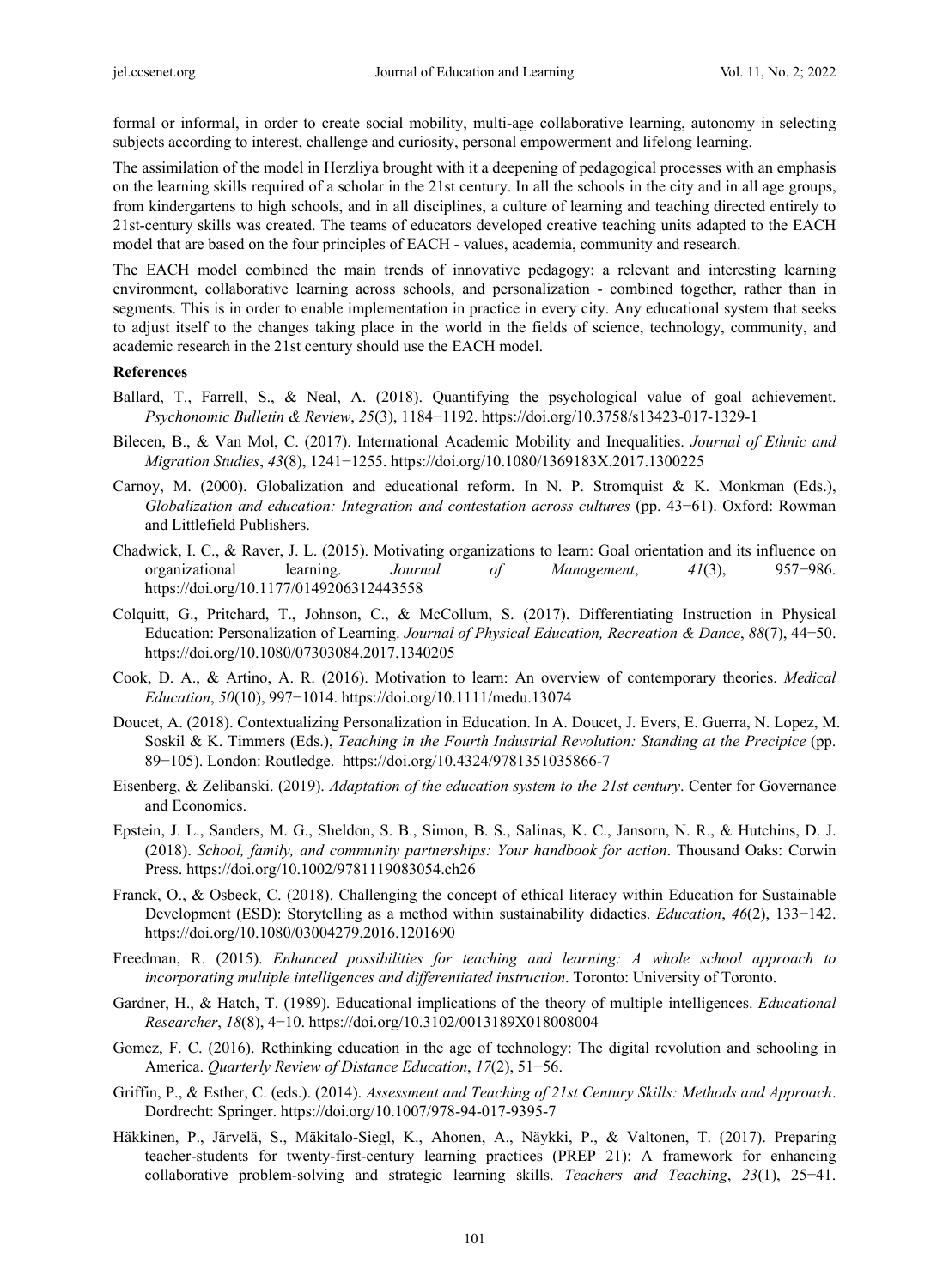https://doi.org/10.1080/13540602.2016.1203772

- Han, S., Yalvac, B., Capraro, M. M., & Capraro, R. M. (2015). In-service Teachers' Implementation and Understanding of STEM Project Based Learning. *Eurasia Journal of Mathematics, Science & Technology Education*, *11*(1), 63−71. https://doi.org/10.12973/eurasia.2015.1306a
- Hanko, G. (2016). *Increasing competence through collaborative problem-solving: Using insight into social and emotional factors in children's learning*. London: David Fulton Publishers. https://doi.org/10.4324/9780203065020
- Harashima, H. D., Rawson, T. W., Kanda, A., Yamauchi, M., & Sato, S. (2015). *Implementing Online School Collaboration Projects with Learning Tools Interoperability* (pp. 48−53). Conference proceedings. ICT for language learning. Florence: Pixel.
- Hwang, G. J., Chiu, L. Y., & Chen, C. H. (2015). A contextual game-based learning approach to improving students' inquiry-based learning performance in social studies courses. *Computers & Education*, *81*, 13−25. https://doi.org/10.1016/j.compedu.2014.09.006
- Kaplan, A., & Yahia, Y. (2017). High school students' academic causal attributions in the cultural-political context of the Arab school system in Israel. *Intercultural Education*, *28*(1), 60−74. https://doi.org/10.1080/14675986.2016.1271558
- Kivunja, C. (2015). Innovative methodologies for 21st century learning, teaching and assessment: A convenience sampling investigation into the use of social media technologies in higher education. *International Journal of Higher Education*, *4*(2), 1−26. https://doi.org/10.5430/ijhe.v4n2p1
- Korucu, A. T., & Cakir, H. (2018). The effect of dynamic web technologies on student academic achievement in problem-based collaborative learning environment. *Malaysian Online Journal of Educational Technology*, *6*(1), 92−108.
- Lai, C., Yeung, Y., & Hu, J. (2016). University student and teacher perceptions of teacher roles in promoting autonomous language learning with technology outside the classroom. *Computer Assisted Language Learning*, *29*(4), 703−723. https://doi.org/10.1080/09588221.2015.1016441
- Laursen, S. L., Hassi, M. L., & Hough, S. (2016). Implementation and outcomes of inquiry-based learning in mathematics content courses for pre-service teachers. *International Journal of Mathematical Education in Science and Technology*, *47*(2), 256−275. https://doi.org/10.1080/0020739X.2015.1068390
- Lawlor, J., Marshall, K., & Tangney, B. (2016). Bridge21–exploring the potential to foster intrinsic student motivation through a team-based, technology-mediated learning model. *Technology, Pedagogy and Education*, *25*(2), 187−206. https://doi.org/10.1080/1475939X.2015.1023828
- Loyens, S. M., & Rikers, R. M. J. P. (2011). Instruction based on inquiry. In R. E. Mayer & P. A. Alexander (Eds.), *Handbook of research on learning and instruction* (pp. 361−381). New-York: Taylor & Francis.
- Martin, P.M. (2018). *Skills for the 21st century: findings and policy lessons from the OECD survey of adult skills*. OECD Education Working Paper No. 166
- McCardle, L., Webster, E. A., Haffey, A., & Hadwin, A. F. (2017). Examining students' self-set goals for self-regulated learning: Goal properties and patterns. *Studies in Higher Education*, *42*(11), 2153−2169. https://doi.org/10.1080/03075079.2015.1135117
- McCaslin, M., & Hickey, D. T. (2001). Educational psychology, social constructivism, and educational practice: A case of emergent identity. *Educational Psychologist*, *36*(2), 133−140. https://doi.org/10.1207/S15326985EP3602\_8
- McClellan, J. A. (2006). *Development of an indicator to identify Multiple Intelligences preferences of adult learners*. Stillwater: Oklahoma State University.
- Mistler-Jackson, M., & Butler Songer, N. (2000). Student motivation and Internet technology: Are students empowered to learn science? *Journal of Research in Science Teaching: The Official Journal of the National Association for Research in Science Teaching*, *37*(5), 459−479. https://doi.org/10.1002/(SICI)1098-2736(200005)37:5<459::AID-TEA5>3.0.CO;2-C
- Muñoz de Bustillo, R., Sarkar, S., Sebastián, R., & Antón, J. I. (2018). Educational mismatch in Europe at the turn of the century: Measurement, intensity and evolution. *International Journal of Manpower*, *39*(8), 977−995. https://doi.org/10.1108/IJM-10-2018-0327